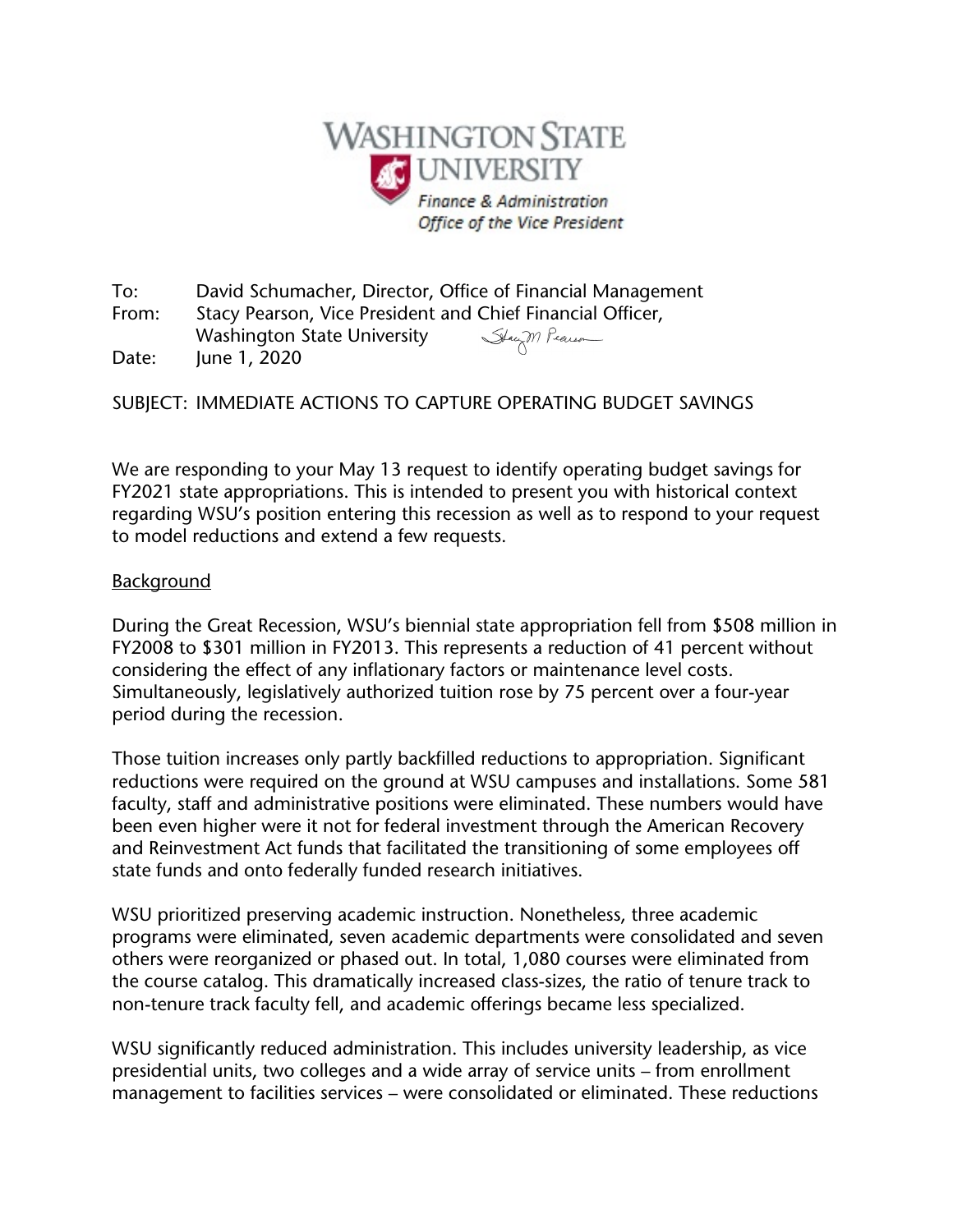included the ranks of professional staff who provide a wide array of services throughout the enterprise, such as academic counselors, research associates, information technology staff, preceptors, extension coordinators that provide valuable services to our students and communities.

With leadership from the Governor and Legislature, state appropriation recovered to its FY2008 numbers only now in FY2020. But after these 12 years the university looks very different, having added a new campus in Everett, a medical school based in Spokane, and a new satellite engineering operation in Bremerton – all authorized by the Legislature. The university also has 4,000 more student enrollments, many in high-cost and high-demand fields, representing a growth of 22 percent.

WSU also improved our understanding of how we serve our student population, adding a far larger suite of student services to support first generation college students and other populations often less prepared for the rigors of a college education, as well as other services such as mental health counseling now known to be increasingly needed to serve all students.

While WSU's tuition base is also larger with increasing enrollments it has importantly not kept pace with the vast growth in total service – be it access to high demand programming or services to students – over the past dozen years. WSU's employment has also rebounded with new services added, but most reductions from the Great Recession were never undone. WSU, like our higher education partners, continues to navigate reduced services in our communities and other changes that compromised academic quality and service.

As such, WSU is in many respects more vulnerable than it was before the Great Recession. This is compounded by the fact that tuition markets will not sustain another dramatic, multi-year run up and that fall enrollment may soften. Further – and unique to this recession – the university is also managing separate shortfalls to non-statefunded auxiliary enterprises such as housing and dining and the veterinary teaching hospital for which one-time federal funding will not completely backfill.

## Modelling reductions in FY21

To provide a sense of scale, WSU is presenting three hypothetical scenarios that reflect operating funds that are roughly equivalent to 15 percent of WSU's state appropriation.

- The colleges of nursing and medicine combined
- The colleges of business, communication and education combined
- The college of pharmacy, the graduate school and the entire student services budget at the Pullman campus combined

Actual reductions would look far different and would be far more distributed across campus and communities.